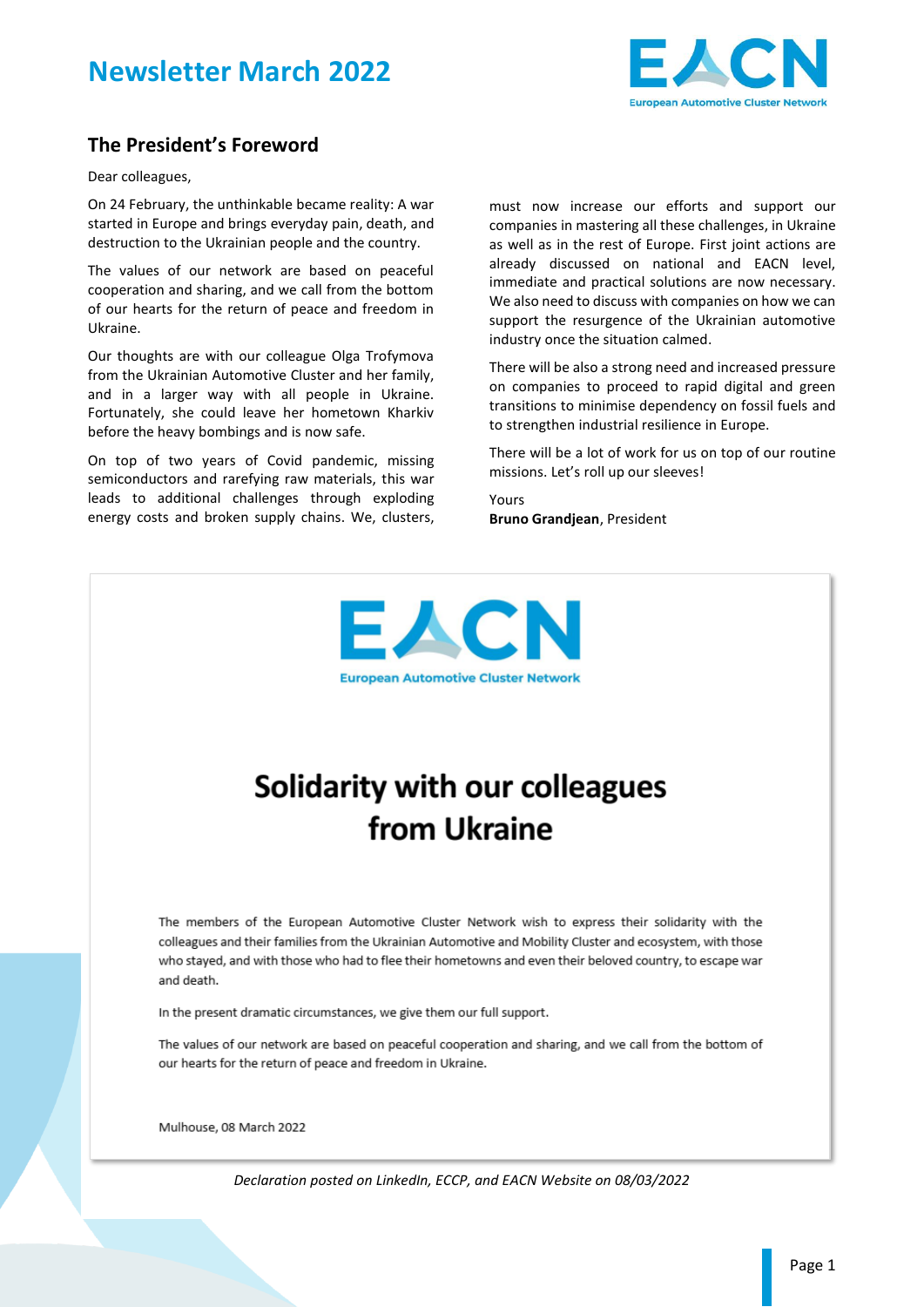

### **Needs of the Ukrainian Automotive Industry**

On 7 March, Olga Trofymova participated in an online exchange organised by our Spanish colleagues for their members. This was the opportunity to underline the different needs and support actions for the Ukrainian automotive industry. There is less urgent need for humanitarian help as this is coming from all over the world.



*Olga Trofymova, Cluster Manager*

The following suggestions have been made:

The most urgent step is seen in the preparation of the future development and renovation of Ukraine and its industry.

A start could be made through the consideration of the Zakarpattja region as localisation for new plants or for relocated plants and equipments from Russia, Belarus, or other Ukrainian regions. The Eurocar assembling [plant](https://www.eacn-initiative.eu/wp-content/uploads/2022/03/NL03-2022_EUROCAR2021.pdf) (Skoda VW licensed production) is already implemented in the [Solomonovo Industrial Park](https://www.eacn-initiative.eu/wp-content/uploads/2022/03/Solomonovo-industrial-park-presentation.pdf) close to the Hungarian and Slovakian borders [\(see location](https://www.google.fr/maps/place/the+Eurocar+Ukraine/@48.4293372,22.1217238,13.21z/data=!4m12!1m6!3m5!1s0x4738e146ba9d979b:0x2676ada0f9c171e!2sthe+Eurocar+Ukraine!8m2!3d48.4380683!4d22.1755428!3m4!1s0x4738e146ba9d979b:0x2676ada0f9c171e!8m2!3d48.4380683!4d22.1755428)  [on Google Maps\)](https://www.google.fr/maps/place/the+Eurocar+Ukraine/@48.4293372,22.1217238,13.21z/data=!4m12!1m6!3m5!1s0x4738e146ba9d979b:0x2676ada0f9c171e!2sthe+Eurocar+Ukraine!8m2!3d48.4380683!4d22.1755428!3m4!1s0x4738e146ba9d979b:0x2676ada0f9c171e!8m2!3d48.4380683!4d22.1755428). They also organise a [humanitarian](https://openmind.fund/)  [logistic hub.](https://openmind.fund/) Companies could move their plants to the Zakarpattja region that disposes of an important logistic hub with direct access to both neighbouring countries: Hungary and Slovakia. An English video about the automotive industry in the Zakarpattja region can be found [here.](https://www.youtube.com/watch?v=OM4EkANGv3U&t=1s)

And finally, European companies could support still functioning Ukrainian companies with materials and spare parts as humanitarian support to ensure that production and employments can be maintained.

Contact:

**Olga Trofymova**, Cluster Manager olgatok@gmail.com |

### **Some actions from EACN and its members**

The **Spanish Automotive Cluster Association**, including **AVIA, CAAR, CEAGA, and CIAC**, launched a survey on the impact of the war on their companies as well as a set of discussion events with their members to discuss and set up support actions. EACN joined the survey and asked EACN member clusters to **conduct a similar survey** in their respective ecosystems to get a pan-European insight on the situation. Other clusters, e.g., **Autoklastr or ARIA Haut-de-France,** already did own surveys.

The **European Cluster Collaboration Platform** set up the **[ECCP Clusters' Support to Ukraine dis](https://clustercollaboration.eu/discussion-forum/groups/helping_ukraine)cussion [forum.](https://clustercollaboration.eu/discussion-forum/groups/helping_ukraine)** The platform includes three groups: Needs; Offers; Logistics & Coordination. It aims "*at enhancing the ability of European industry to contribute to the delivery of humanitarian aid for Ukraine and at supporting Ukrainian refugees in MS countries.*" **Olga Trofymova** from the Ukrainian Automotive Cluster is coordinator of the platform on behalf of the Ukrainian clusters.

The first **EACN Coffee Break** addresses the topic "**War in Ukraine: EACN clusters and their support to companies**". It will take place on Wednesday 23 March from 13:00 to 14:00 and can be joine[d through this link.](https://teams.microsoft.com/l/meetup-join/19%3ameeting_YmEwMWI5YzUtZGEzNy00ZGU5LWJmZDEtMjhhOGUzODk1MjJh%40thread.v2/0?context=%7b%22Tid%22%3a%22f57fb2cd-d5a1-4859-a791-c70550c89341%22%2c%22Oid%22%3a%22299cd8c2-29e3-477e-8420-e6f53f1791fb%22%7d) Registration is not necessary.

### **Cluster presentations**

#### **FACYL**

### **FACYL – Automotive Cluster from Castilla y Léon**

FACYL is the Automotive Cluster from the Spanish region Castilla y León. It brings together 80 members representing almost all the turnover of the automotive industry in the region and a wide range of companies across the whole value chain. Amongst its partners there are OEMs located in Castilla y León: manufacturers of automotive components and systems, providers of integral industrial production services, auxiliary service companies, engineering firms, start-ups, universities, and technological centres, all specializing in this sector. Almost 43% of its members are SMEs.

The general objective of FACYL is to contribute to the strengthening of the regional sector. The cluster develops actions aimed at improving the competitiveness of its members by implementing initiatives to promote technological changes and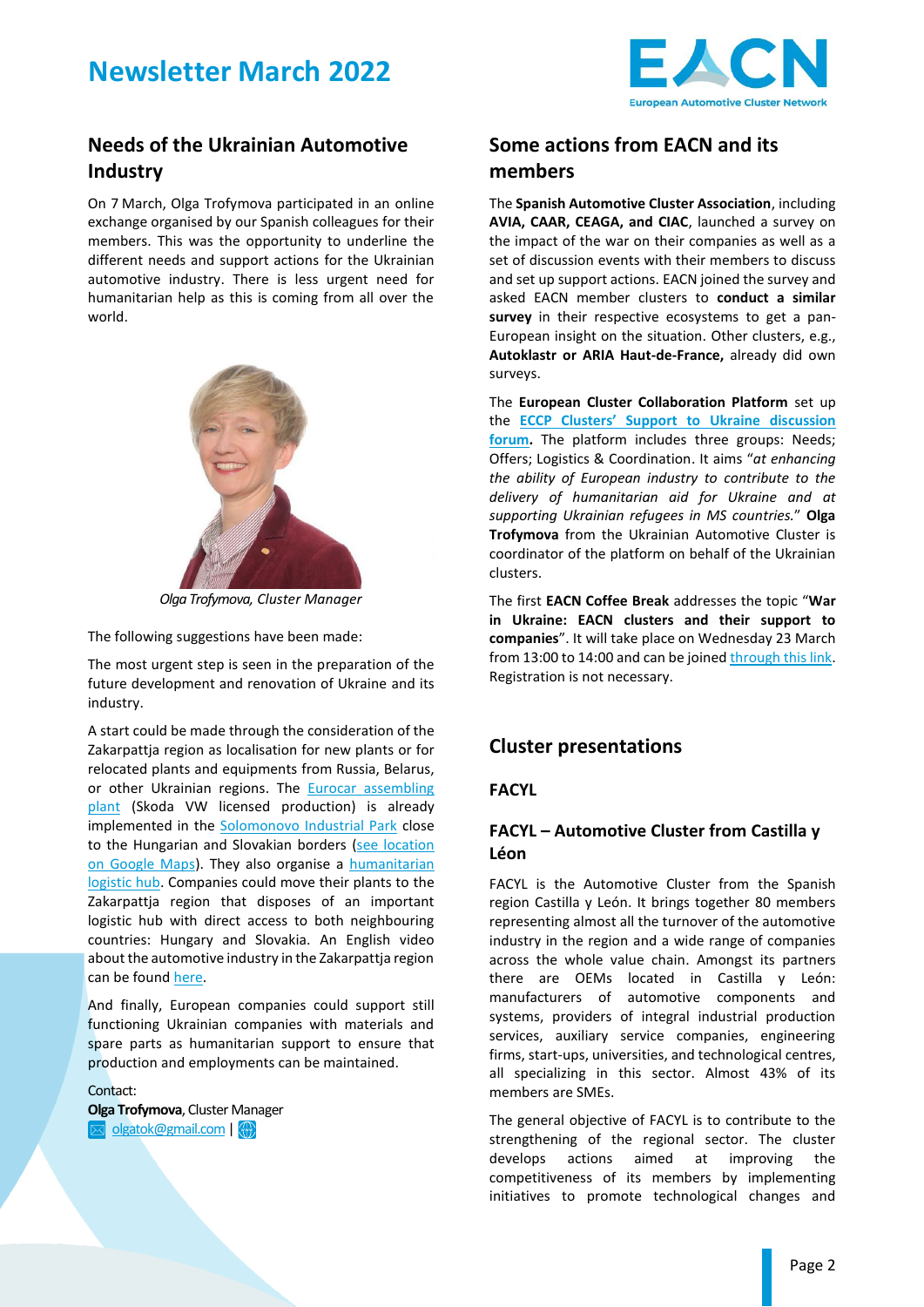

anticipate market challenges, including sharing strategies, exchanging good practices, sponsoring initiatives in cooperation, promoting training actions and dissemination of relevant events and activities.



*Ana Núñez Nava, Cluster Manager*

In 2021 the cluster launched its new roadmap, 2021- 2024 FACYL Strategic Plan, based on 6 main axes:

- $\blacktriangle$  Innovation
- **A** Digital Transformation
- $\blacktriangle$  Efficiency
- $\blacktriangle$  Sustainability
- **A** Business Development
- ▲ Communication & Visibility

#### Contact:

**Ana Núñez Nava**, Cluster Manager

 $\boxtimes$  [ananun@facyl.es](mailto:ananun@facyl.es)|

#### **AC Serbia**

Serbian Automotive Cluster - AC Serbia network includes Serbian companies and institutions that are producing automotive parts and components, respectively providing services in the automotive sector. AC Serbia was founded in 2010 by 10 suppliers, today it brings together 55 members. Cluster members mainly produce metal, plastic, and rubber parts, but lately more and more companies from the IT sector, active in the development of software for the automotive industry, are joining the cluster.

AC Serbia main goals are:

- **A** Extending connections between Serbian and European automotive industry,
- Increasing the competitiveness of the members,
- $\blacktriangle$  Supporting companies to be part of international supply chains of European car producers,



 $\blacktriangle$  Improving the economic situation within the whole automotive supplier sector in Serbia

AC Serbia main activities are Marketing, Education and Consulting, Communication and Cooperation, Digitalisation and Industry 4.0, Export support, Research and Development, Quality Management Certification, and Lobbying.



*Igor Vijatov, Cluster Manager*

AC Serbia participates in domestic and EU projects, such as, currently, the EVOLUTE Project co-funded by the European Union as part of the Cluster excellence programme in cooperation with EACN members Autoklastr and CAAR, and other partners. AC Serbia is also leader of the EACN Mobility workgroup.

AC Serbia traditionally organizes the largest conference on the automotive industry in the SEE region, the next [SEE Conference](http://www.seeautomotive.com/) will be held on 31.05-01.06.2022 in Belgrade.

#### **Members' lounge**

#### **Paul Butler: Seven successful years at the NEAA**



*Paul Butler, CEO*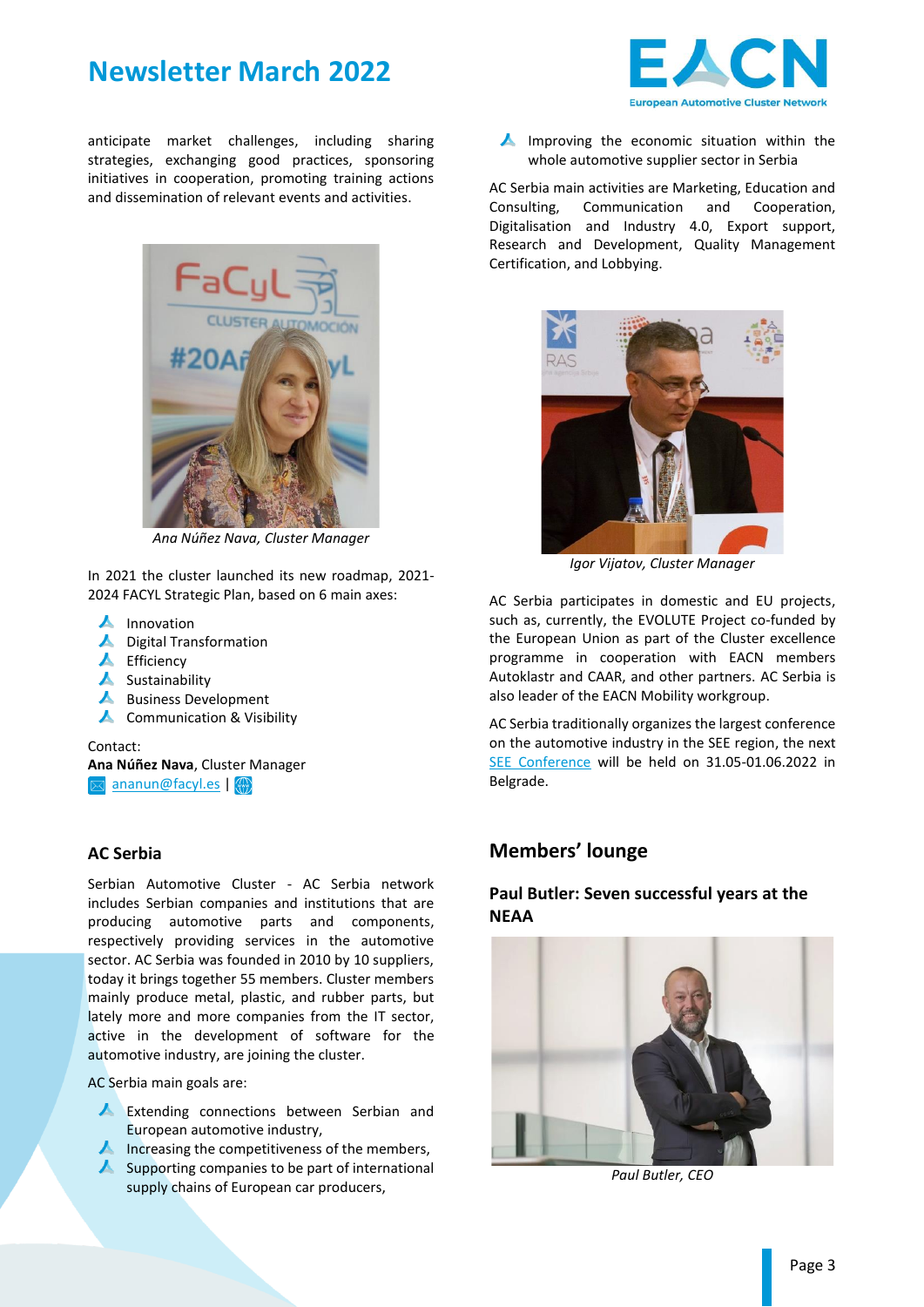



Congratulations to Paul Butler for 7 years successfully leading the North East Automotive Alliance NEAA.

After 10 years at the North East of England Process Industry Cluster (NEPIC), he took the challenge and opportunity to launch the NEAA in March 2015. Today, the NEAA is an industry led and membership-based cluster to support the sustainable economic growth and competitiveness of the British North East automotive sector. It is the largest automotive cluster in the UK and is widely recognised as an exemplar cluster. Find the full interview with Paul Butler about the NEAA's achievements on th[e NEAA Website.](https://northeastautomotivealliance.com/seven-years-at-neaa-ceo-talks-about-the-alliances-achievements/)

### **Silesia Automotive & Advanced Manufacturing, Poland: International Automotive Business Meeting**

**5-6 April 2022, Sosnowiec, Poland**



The [International Automotive Business Meeting \(IABM\)](http://www.iabmevent.com/) is organized by Katowice Special Economic Zone, Silesia Automotive & Advanced Manufacturing, and the Italian Chamber of Commerce in Poland.

Top automotive industry experts and professionals from Central and Eastern Europe, and international guests meet in Sosnowiec/Poland to share best industry practices, promote innovative ideas and solutions, benchmark, and network to build longlasting industry relationships. IABM includes, e.g.,

- ▲ VIP BUYER: a programme allowing networking with car manufacturers and selected Tier 1 and Tier 2,
- SBM: speed-networking opportunities in Networking Groups, 2 minutes to present a company,
- $\blacktriangle$  an elegant dinner in the Sielecki Castel.
- **A** Espresso with IABM: stimulating on-camera interviews to discuss innovation & sustainability in the automotive industry, electric mobility and hydrogen.

Contact:

#### **Magdalena Cader**, SA&AM

**M** [mcader@silesia-automotive.pl](mailto:mcader@silesia-automotive.pl) | Information and [registration](http://www.iabmevent.com/)

**Eskişehir Chamber of Commerce – Automotive Cluster, Turkey: Speed-Match 2022 International Networking Event**

#### **27 – 28 April 2022 | Online**



Eskişehir Chamber of Industry and Enterprise Europe Network organise the **Speed-Match 2022 International Networking Event**. The event focus on the aviation, railway, and automotive sectors to ensure cross-sector networking and business initiation. Participation to this online event is free.

The event is supported by the **European Aerospace** [Cluster Partnership EACP,](https://www.eacp-aero.eu/) by EACN, and by the [European Railway Clusters Initiative ERCI.](https://eurailclusters.com/)

Contact: **Ismail Ozturk**, ESI-AC |  $\boxed{\boxtimes}$  [ismail.ozturk@eso.org.tr](mailto:ismail.ozturk@eso.org.tr) | [Information, registration, and contact](https://speedmatch2022.b2match.io/)

### **AC Bulgaria: Automotive & Mobility Forum 2022**

**1 – 3 June 2022 | Sofia, Bulgaria**



AC Bulgaria is main partner of the Automotive & Mobility Forum 2022 Southern and Eastern Europe. Targeted topics are, e.g., the automotive industry transformation in SEE, Innovation trends and technologies, digitalisation of manufacturing processes and increasing production efficiency, sustainability, or supply chain and logistics trends.

#### Contact:

**Teodora Atanasova**, Communications Manager ⊠ [teodora.atanasova@automotive.bg](mailto:teodora.atanasova@automotive.bg) | Information [and registration](https://www.automotive-mobility-forum.com/)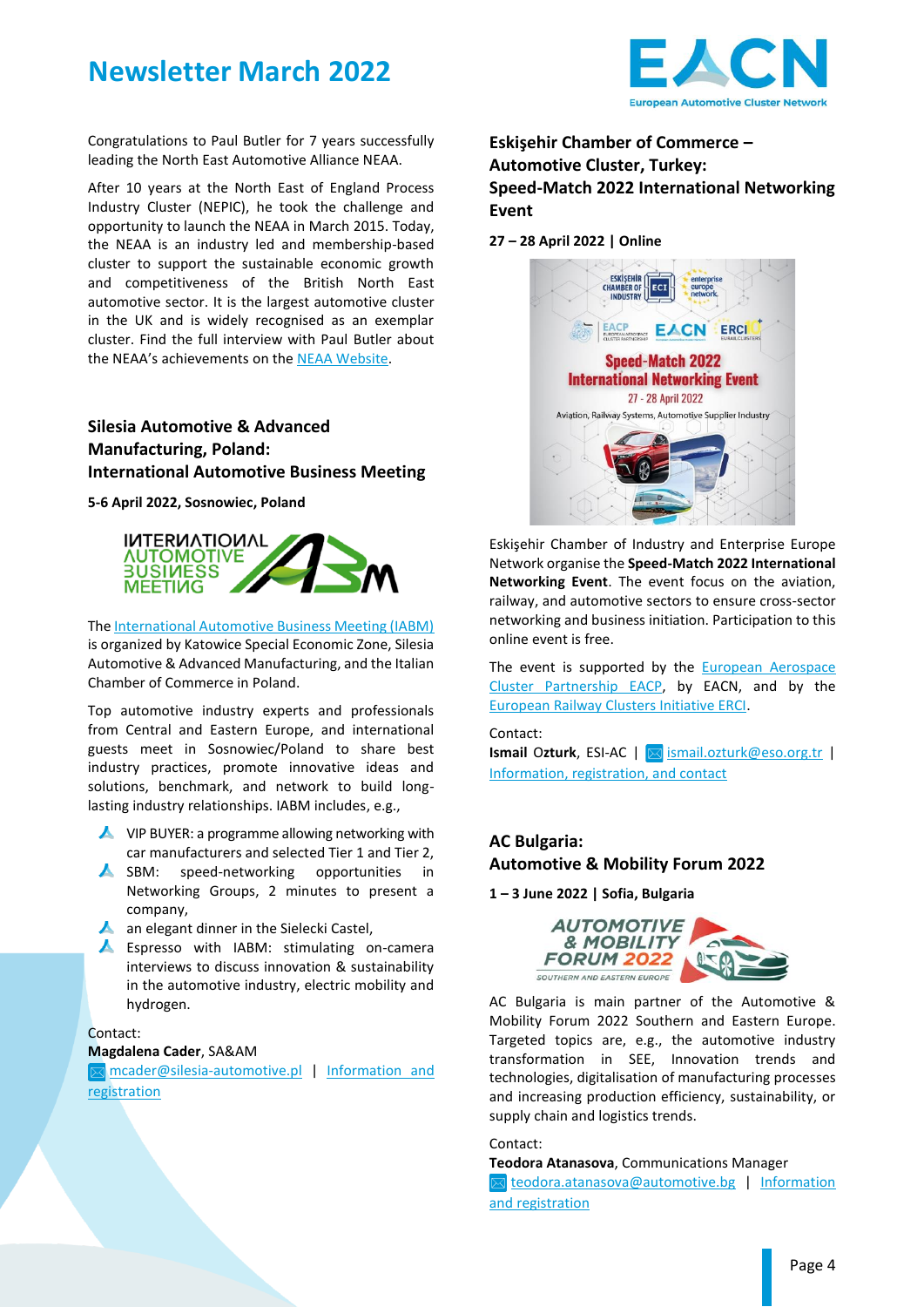



### **Update of Competence Guide "Experts for New Mobility Solutions in Baden-Württemberg"**

Cluster Electric Mobility South-West and Cluster Fuel Cell BW have published an updated version of their competence guide. It offers valuable insights into both cluster initiatives and provides support in the search for suitable cooperation partners | [Download](https://www.e-mobilbw.de/fileadmin/media/e-mobilbw/Englische_Publikationen/Competence_Guide_Experts_for_New_Mobility_Solutions_in_Baden-Wuerttemberg.pdf) the guide

### **Meet Cluster Electric Mobility South-West at Hannover Messe 2022**

#### **30 May – 2 June 2022 | Hannover, Germany**

Together with more than 30 exhibitors from industry, universities, research institutes, and innovation networks, e-mobil BW and Cluster Electric Mobility South-West will participate at the Baden-Württemberg Pavilion in hall 12. Meet us in hall 12, booth D12 to learn more about future mobility solutions from Baden-Württemberg. | [Further information](https://www.e-mobilbw.de/service/termin-detail/baden-wuerttemberg-pavillon-auf-der-hannover-messe)

#### **Project corner**

#### **MOBINOV: Successful cooperation in European projects**

#### **Erasmus+ Project 'PROTOTYPE'**

The Erasmus+ Programme of the European Union is cofunding the "PROTOTYPE" project. This project aims at assisting automotive companies producing new "emerging value" from the evolution of the automotive ecosystem while keeping current workers employed. PROTOYPE contributes to the requalification of workers, focusing on raising awareness for lifelong learning.

PROTOTYPE implements activities such as:

- A Reintegrate workers regarding lifelong learning and personal growth
- $\blacktriangle$  Development of skills for workers to be proactive at work, allowing the continuous transition to future profiles of functions/job
- $\blacktriangle$  Development of the ability, by the training entities, to implement a continuous attractive offer.
- $\blacktriangle$  Creating, by the clusters, companies and training entities, favourable conditions for workers' lifelong learning.

Project partners are IP – International GmbH (Germany), INP Grenoble and CIMES – Competitiveness Cluster (France), Roscioli Development srl (Italy), ATEC – Associação de Formação para a Indústria and **MOBINOV** (Portugal), Camera di Commercio Italo Tedesca, Ilmiofuturo srl and IAM S.c.a.r.l. (Italy).

#### **ReStartSMEs - Strategic Alliances for economy recovery through technology convergence in manufacturing SMEs**

The European Innovation Council and SMEs Executive Agency (EISMEA) is co-funding the ReStartSMEs project. This project aims at supporting traditional manufacturing SMEs to adapt to changed value-chains and demand by accompanying them in the adoption of new technologies towards the realization of Industry 5.0 concepts. The focus is on four sub-sectors of manufacturing: Machinery and equipment; Automotive, mechanicals and heavy machines; Food products and Textile. To reach its goals, the project operates on five main lines of actions:

- $\blacktriangle$  Enabling the transnational exchange and mutual learning between traditional manufacturing SMEs;
- **A** Upskilling and reskilling SMEs' workforce to adapt to new value chains and a changed competitive environment;
- ▲ Understanding the needs of single SMEs and defining an individual pathway for technology transformation;
- **A** Creating opportunity for exchange between Strategic Alliances of traditional SMEs and techsavvy SMEs;
- **A** Raising awareness and building a sustainable community of all key actors involved in the process.

The project consortium consists of the following partners: bwcon (Germany), Torino Wireless (Italy), Funding Box (Poland), IMEC (Belgium), EURECAT (Spain), **Mobinov** (Portugal), CLUSTERO (Romania), and LINPRA (Lithunia).

#### **Cluster Electric Mobility South-West: AgiloDrive2: Agile Production System for Electric Traction Motors**

Electric traction motors are essential for hybrid and allelectric powertrains and must be produced with the highest quality and power density at low costs. Within Cluster Electric Mobility South-West, partners from industry and research have recently launched the AgiloDrive2 project on agile production systems for electric traction motors. The project will be funded by the German Federal Ministry for Economic Affairs and Energy with 16.4 million euros at a total project volume of 33.7 million euros over the next three years | Further [information](https://www.emobil-sw.de/en/aktivitaeten/projekte/projekte-im-innovationsfeld-produktion/agilodrive2)